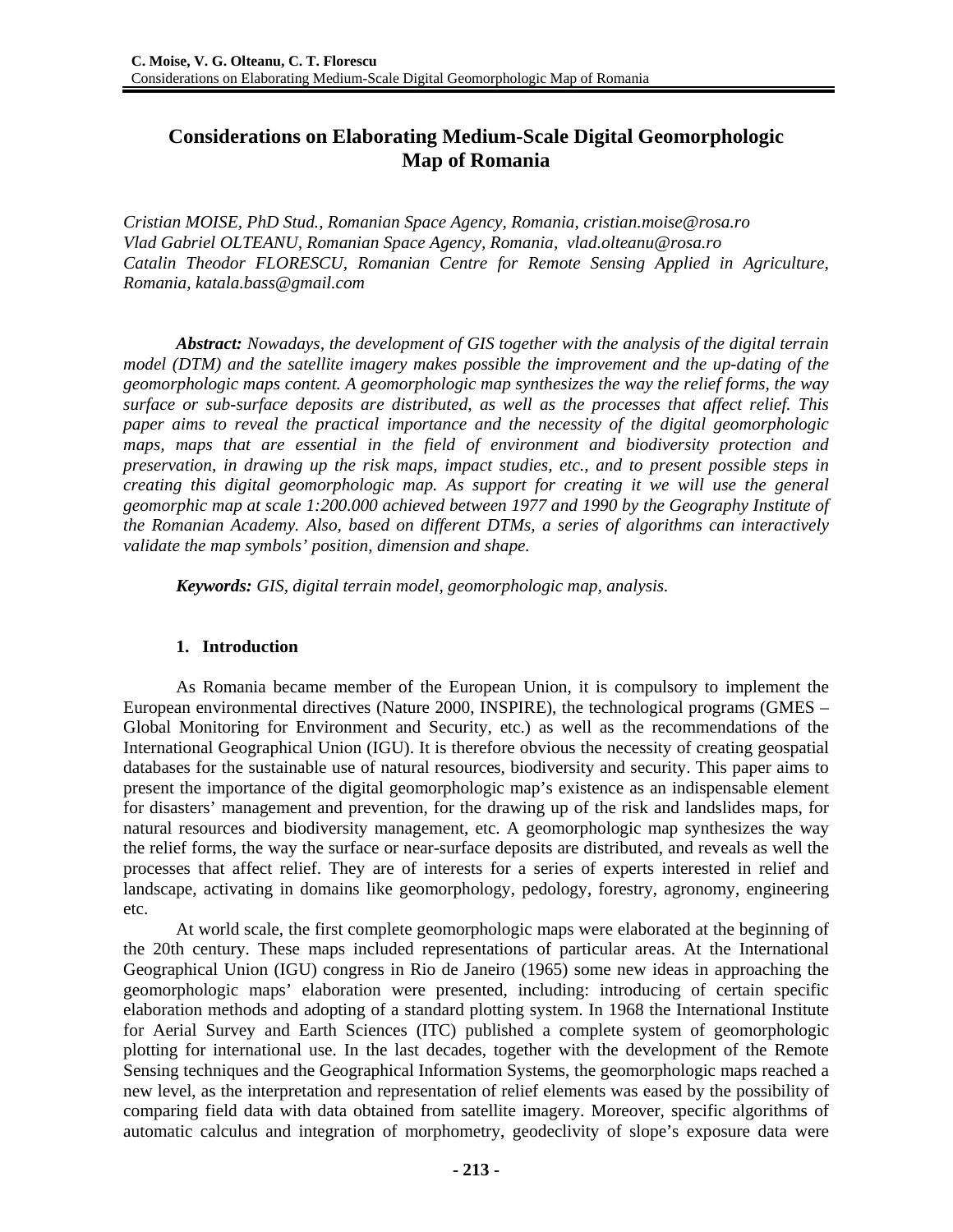developed which helped even more in creating the geomorphologic maps. Despite the fact that geomorphologic maps continued to evolve, during the last century, an universally accepted mapping system was not yet defined, thus there are still differences regarding the form, the content and the cartographic symbols or generally speaking – the map legend. Presently, the International Association of Geomorphologists (IAG/AIG) is trying to unify the geomorphologic approaches. Thus, under the coordination of EC, a workgroup is developing a project that has as main objectives the following:

- Deepening the theoretical knowledge in the field of applied geomorphologic mapping;
- Creating standards, mapping procedures and legend-types for different applications and scales
- Disseminating and revealing the importance and efficiency of using digital geomorphologic maps as a basic instrument for the central and local authorities that deal with environmental problems, but also as a link among different scientific and professional communities.

Besides the IAG effort, we must also mention the work in the geomorphologic field of the USGS (United States Geodetic Surveys) and of other North American universities (Minnesota, North Carolina, etc). In Romania, a major achievement of geomorphologic mapping was the elaboration of the general geomorphologic map of Romania at a mean scale of 1:200.000 by the Geography Institute of the Romanian Academy. The drawing of the map at a scale of 1:200.000 started in 1977 and ended in 1990. The legend was elaborated according to the recommendations and the principles adopted by the Research and Geomorphologic Mapping Commission of IGU. The unique and universally valid legend cannot be applied at all the scales, which determined the replacement of generalized aspects, used in small-scale representations, with more and more detailed features of the forms, specific to large-scale representations. This is why legends were differentiated on categories of scales. Thus, the attention focused on establishing the principles for the elaboration of legends (Gr. Posea, Popescu and L. Badea, Niculescu – 1972) and for their application at different scales. The considerations presented in this paper are based on the abovementioned general geomorphologic map of Romania at a scale of 1:200.000.

# **2. Methodology**

The elaboration of a general geomorphologic map supposes the territory's investigation and knowledge display a uniform and detailed character in agreement with the map scale; moreover, it is necessary to make a geomorphologic analysis of the map, so that the fundamental morphometric elements (relief intensity and mean slopes) could be emphasized and adequately rendered. Mean declivity represents the colored background of the map. Relief intensity is a defining element in determining the classes of the relief forms, the main morphologic types – plains, hills, plateaus, and mountains, which represent, in fact, the association (assembly) of certain forms in their specific stages of evolution. Consequently, each trapeze has to be accompanied by a map rendering the classes of the relief forms or the relief units generically defined and hierarchically displayed by classes (as relief intensity and altitude), over which the lithological structure can be overlapped. This map has to render the orographic model or the orographic structure as a whole, the grouping or association of large forms, thus indicating the evolution of large relief forms.A very important element that has to be established for the development of the digital geomorphologic map is the legend. The drawing of the general geomorphologic map was based on a set of original principles:

- the groups or types of characteristic elements have to be rendered by symbols, hachure, or colors, according to the importance of the phenomenon.
- the legend has to correspond to a certain scale or, more precisely, to a certain group of scales: small (1:1,500,000 up to 1:1,000,000 or even 1:500,000), mean (1:400,000 up to 1:100,000) and large (more than 1:100,000 up to 1:20,000) and to the features of the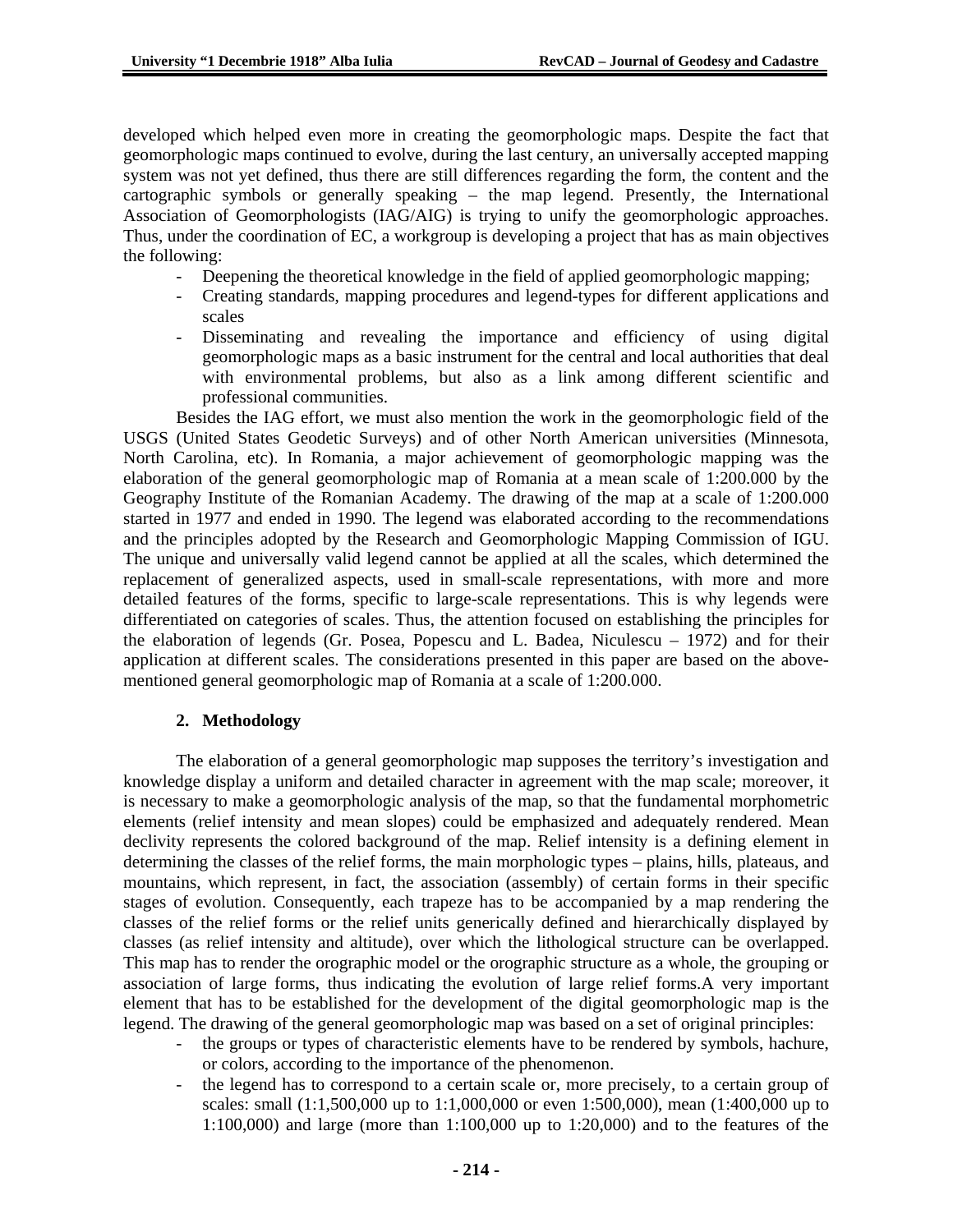Romanian territory, which underlines the idea that the legend must not be universal. For example, the classes have to correspond to the relief forms and to the lithological features of Romania, not to that of Europe or of other continent.

- the possibility of including certain elements resulted from the elaboration of some special geomorphologic maps in the legend of the general geomorphologic map. For example, certain aspects, such as the fragmentation degree or declivity can be included in the legend, in order to increase the utility of the respective map.
- the legend has to display an open character, which means to allow the combination of certain morphological types selected for the representation and the adding of certain new elements resulted from future observation of the relief forms, without having an altered general structure

The elaboration of the legend respected the recommendations made by the Commission of Geomorphologic Supervision and Mapping of the International Geographical Union and the suggestions given for the legend of the Europe geomorphologic map at a scale of 1: 2.500.000 (1968,1971) and of the geomorphologic map at a mean scale (1973), obviously, by adapting it in order to better render the relief forms of Romania. The legend of the general geomorphologic map (scale 1:200.000) contains four parts (sections) and another fifth part overlapped on the general geomorphologic map. This last section was treated separately so that the clarity of the general geomorphologic was not to be affected. The classes and types of the relief forms are rendered by means of hachure of varied shapes and intensities.

The five parts of the legend are:

- the map of classes of landform
- the structural-lithological types and the cover deposits
- simple landforms and elements represented by symbols
- the genetic types of landforms (the most important section of the legend)
- declivity

This involves the classification of the map elements, and their separation to different types of vectors: polygon, line or point. Also, these types could have various types of hatches, colors and fonts. Once these are set, they should be integrated into a digital library of map symbols containing all necessary elements for the geomorphologic map. The validation of the present geomorphologic maps could be achieved by their correlation with the digital elevation models (DEM) at different resolutions and with high and very high-resolution satellite images.

From the geomorphologic point of view, a complete description of any relief forms can be achieved by using three elements: altitude, slope, and curvature. The slope is the most important element for describing the terrain surface. The determination of the slopes and of their exposure can be achieved by analyzing a digital terrain model. There could be used many types of digital terrain models, obtained from different data sources (topographical maps, satellite images undertaken by active and passive sensors, other data sources). For certain test zones, a digital terrain model can be generated by digitizing the contour lines from the topographical map at the scale of 1:25.000. The precision (accuracy) the relief forms are rendered within a topographical map is mainly determined by the density (equidistance) of the contour lines. The large- and mean-scale maps render, at high fidelity, the field elements, while the general topographical maps display an increased generalization level. Generally, the precision in altitude of a certain point determined by the interpolation of the contour lines is of  $1/2$ -1/3 of the equidistance. In order to obtain certain results with a superior altimetric precision, a digital elevation model could be also generated on the basis of the topographical map at the scale of 1:5.000.

The processing of the satellite images overtaken by SPOT 5 HRS allowed obtaining a highly precision digital terrain model. This model can contain up-dated information referring to the relief elements. As supplementary data, there could be used other digital terrain models: SRTM